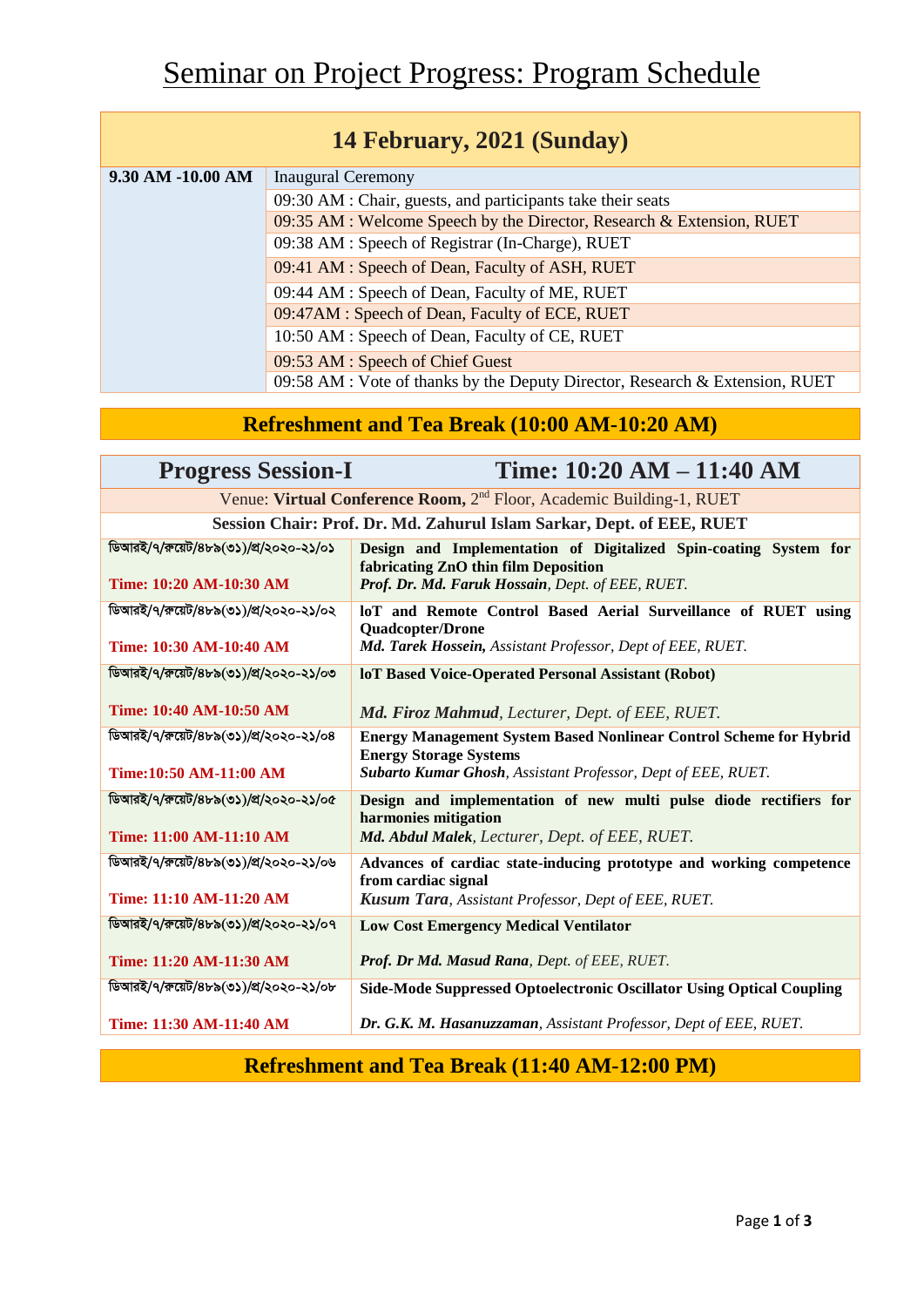| <b>Progress Session-II</b>                                                       | Time: 12:00 PM – 13:20 PM                                                                                                                                                               |  |
|----------------------------------------------------------------------------------|-----------------------------------------------------------------------------------------------------------------------------------------------------------------------------------------|--|
| Venue: Virtual Conference Room, 2 <sup>nd</sup> Floor, Academic Building-1, RUET |                                                                                                                                                                                         |  |
| Session Chair: Prof. Dr. Md. Masud Rana, Dept. of EEE, RUET                      |                                                                                                                                                                                         |  |
| ডিআরই/৭/রুয়েট/৪৮৯(৩১)/প্র/২০২০-২১/০৯<br>Time: 12:00 PM-12:10 AM                 | Design and Analysis of Novel Hollow Core Antiresonant Fibers for<br><b>Communication Application</b><br>Dr. Abdul Khaleque, Associate Professor, Dept. of EEE, RUET.                    |  |
| ডিআরই/৭/রুয়েট/৪৮৯(৩১)/প্র/২০২০-২১/১০<br>Time: 12:10 PM-12:20 PM                 | Prediction of the dengue incidence in Bangladesh using Machine Learning<br><b>Algorithm</b><br>Prof. Dr. Md. Al Mamun, Dept. of CSE, RUET                                               |  |
| ডিআরই/৭/রুয়েট/৪৮৯(৩১)/প্র/২০২০-২১/১১<br>Time: 12:20 PM-12:30 PM                 | Designing an evolutionary based approach for mining high quality fuzzy<br>association rules<br>Prof. Dr. Mir Md. Jahangir Kabir, Dept. of CSE, RUET                                     |  |
| ডিআরই/৭/রুয়েট/৪৮৯(৩১)/প্র/২০২০-২১/১২<br>Time: 12:30 PM-12:40 PM                 | Deep Convolution Neural Network Based Medical Images Segmentation<br>Md. Farukuzzaman Faruk, Lecturer, Dept. of CSE, RUET                                                               |  |
| ডিআরই/৭/রুয়েট/৪৮৯(৩১)/প্র/২০২০-২১/১৩<br>Time: 12:40 PM-12:50 PM                 | New Robust Nonlinear Adaptive Controllers Design for Mitigating SSR<br>effects in Grid-Connected DFIG-Based Wind Farms<br>Dr. Tushar Kanti Roy, Assistant Professor, Dept. Of ETE, RUET |  |
| ডিআরই/৭/রুয়েট/৪৮৯(৩১)/প্র/২০২০-২১/১৪<br>Time: 12:50 PM-13:00 PM                 | The Design and Evaluation of a Novel Low-Cost Portable Ventilator<br>A.S.M Badrudduza, Assistant. Professor, Dept. of ETE, RUET                                                         |  |
| ডিআরই/৭/রুয়েট/৪৮৯(৩১)/প্র/২০২০-২১/১৫<br>Time: 13:00 PM-13:10 PM                 | The Design and Implementation of Artificial Intelligence (AI) based Smart<br><b>Notice Board</b><br>Md. Rakib Hossain, Lecturer, Dept. of ETE, RUET                                     |  |
| ডিআরই/৭/রুয়েট/৪৮৯(৩১)/প্র/২০২০-২১/১৬<br>Time: 13:10 PM-13:20 PM                 | A project to investigate on the development of a sliding mode controller for<br>constant power loads in microgrid<br>Farzana Akter, Lecturer, Dept. of ETE, RUET                        |  |

# **Lunch and Prayer Break (13:20 PM -14:40 PM)**

| <b>Progress Session-III</b>                                                      | Time: 14:40 PM - 16:00 PM                                                                                                                |  |
|----------------------------------------------------------------------------------|------------------------------------------------------------------------------------------------------------------------------------------|--|
| Venue: Virtual Conference Room, 2 <sup>nd</sup> Floor, Academic Building-1, RUET |                                                                                                                                          |  |
|                                                                                  | Session Chair: Prof. Dr. Md. Faruk Hossain, Dept. of EEE, RUET                                                                           |  |
| ডিআরই/৭/রুয়েট/৪৮৯(৩১)/প্র/২০২০-২১/১৭                                            | A Machine Learning Approach for Human Identification using Gait<br><b>Feature</b>                                                        |  |
| Time: 14:40 PM-14:50 PM                                                          | <b>Sagor Chandro Bakchy, Assistant Professor, Dept. of ECE, RUET</b>                                                                     |  |
| ডিআরই/৭/রুয়েট/৪৮৯(৩১)/প্র/২০২০-২১/১৮                                            | <b>Robust Control of Grid Connected Synchronous Generator</b>                                                                            |  |
| Time: 14:50 PM-15:00 PM                                                          | Fariya Tabassum, Lecturer, Dept. of ECE, RUET                                                                                            |  |
| ডিআরই/৭/রুয়েট/৪৮৯(৩১)/প্র/২০২০-২১/১৯                                            | <b>Design of Nonlinear Controller for Wind Turbine System</b>                                                                            |  |
| Time: 15:00 PM-15:10 PM                                                          | Md. Abu Hanif Pramanik, Lecturer, Dept. of ECE, RUET                                                                                     |  |
| ডিআরই/৭/রুয়েট/৪৮৯(৩১)/প্র/২০২০-২১/২০                                            | <b>Diabetic Retinopathy Detection Using Deep Learning Approach</b>                                                                       |  |
| Time: 15:10 PM-15:20 PM                                                          | <b>Md. Robiul Islam, Lecturer, Dept. Of ECE, RUET</b>                                                                                    |  |
| ডিআরই/৭/রুয়েট/৪৮৯(৩১)/প্র/২০২০-২১/২৮                                            | A new differential transform method for handling linear and nonlinear<br>problems                                                        |  |
| Time: 15:20 PM-15:30 PM                                                          | Prof. Dr. Mohammad Kamrul Hasan, Dept. Of Math, RUET                                                                                     |  |
| ডিআরই/৭/রুয়েট/৪৮৯(৩১)/প্র/২০২০-২১/২৯                                            | Effect of Ga doping on Structure, Morphology, Optical, Electrical and<br>Photoluminescence Properties of CdO Thin film Prepared by Spray |  |
| Time: 15:30 PM-15:40 PM                                                          | <b>Pyrolysis Technique</b><br>Md. Humayan Kabir, Lecturer, Dept. Of GCE, RUET.                                                           |  |